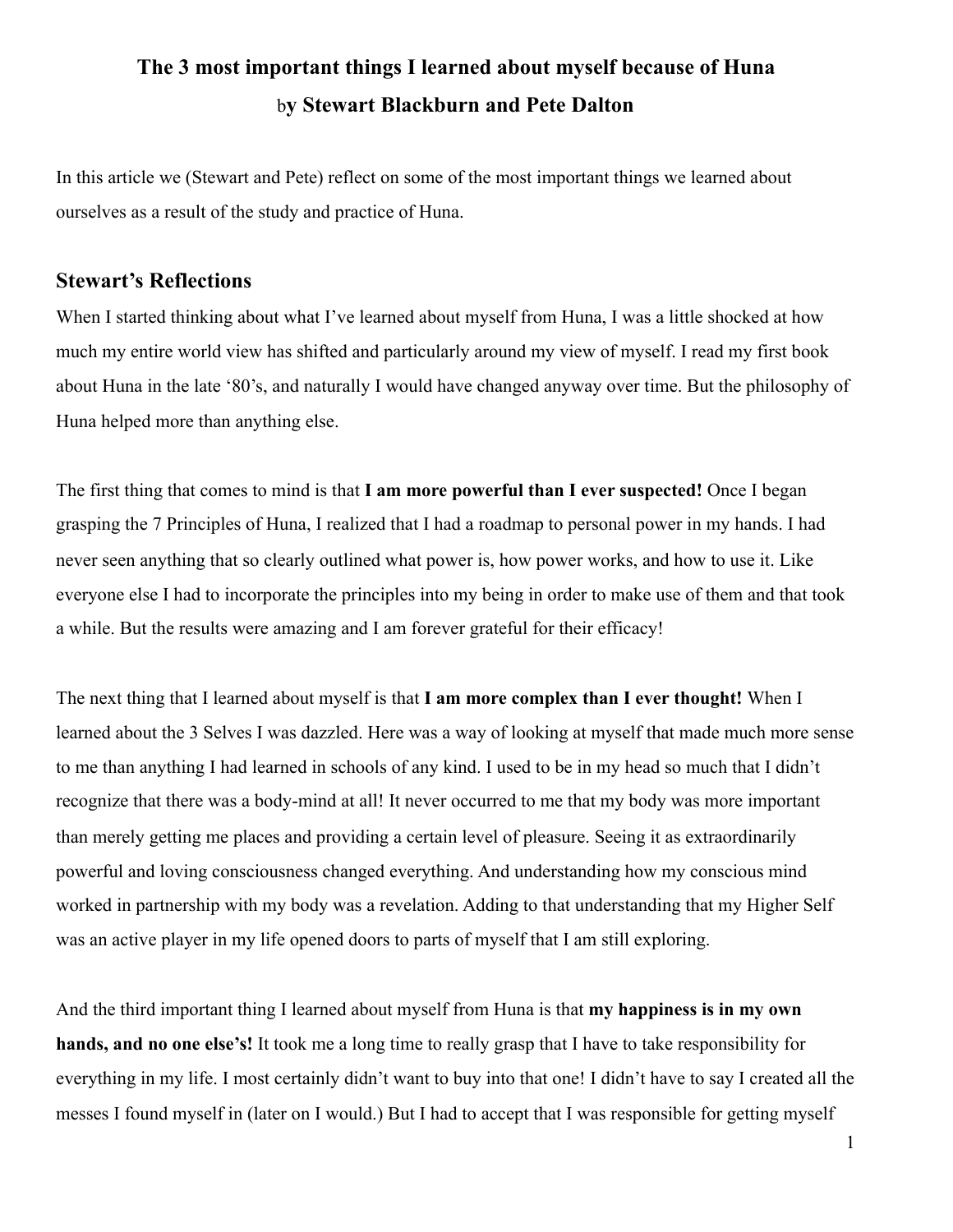out of every single one of them. And when I started doing that I found that I was making choices that made me happier and happier. What a revelation! I was in charge of my own happiness! Not blaming others freed me in ways I never would have suspected.

I am grateful for the many other ways that Huna has helped me change but these are the three that I think are most important.

## **Pete's Reflections**

Having got a taste for it and my curiosity piqued, I made a decision to track down Serge in person and delve deeper into Huna. This led to a meeting with him in Germany in 2008. From then on, I immersed myself deeply in the Huna philosophy as my key guiding principle and began applying it in all aspects of my life.

This is, of course, an ongoing work in progress so isolating the three most important things I have learned about myself as a result is nigh on impossible. As I reflect on various points in my development, some things come into the foreground and take more prominence as other things recede into the background in what seems like an ever-shifting cycle or gestalt of learning and relevance. I will attempt to share what seems like the three most important things, as of now.

The first thing I have learned about myself is a huge thing and that is that **I am always connected**. Huna really helped me to experience and appreciate how interconnected things are. Internally this has led to me understanding how interrelated various aspects of myself are and how to work with, and honour, the drives of these aspects in order to be most effective.

Externally I appreciate how much I am connected to the wider universe. Perhaps most profound is the spiritual experience of being connected to, and part of, something bigger than what I used to consider as myself before discovering Huna. The sense of connection is the foundation of the Spirit of Aloha and supports my ability to influence and live harmoniously and compassionately.

The second thing that I have learned is that **I always have a choice**. This awareness of choice is like a super power. I can take responsibility for the choices I make including the choices I make about how I